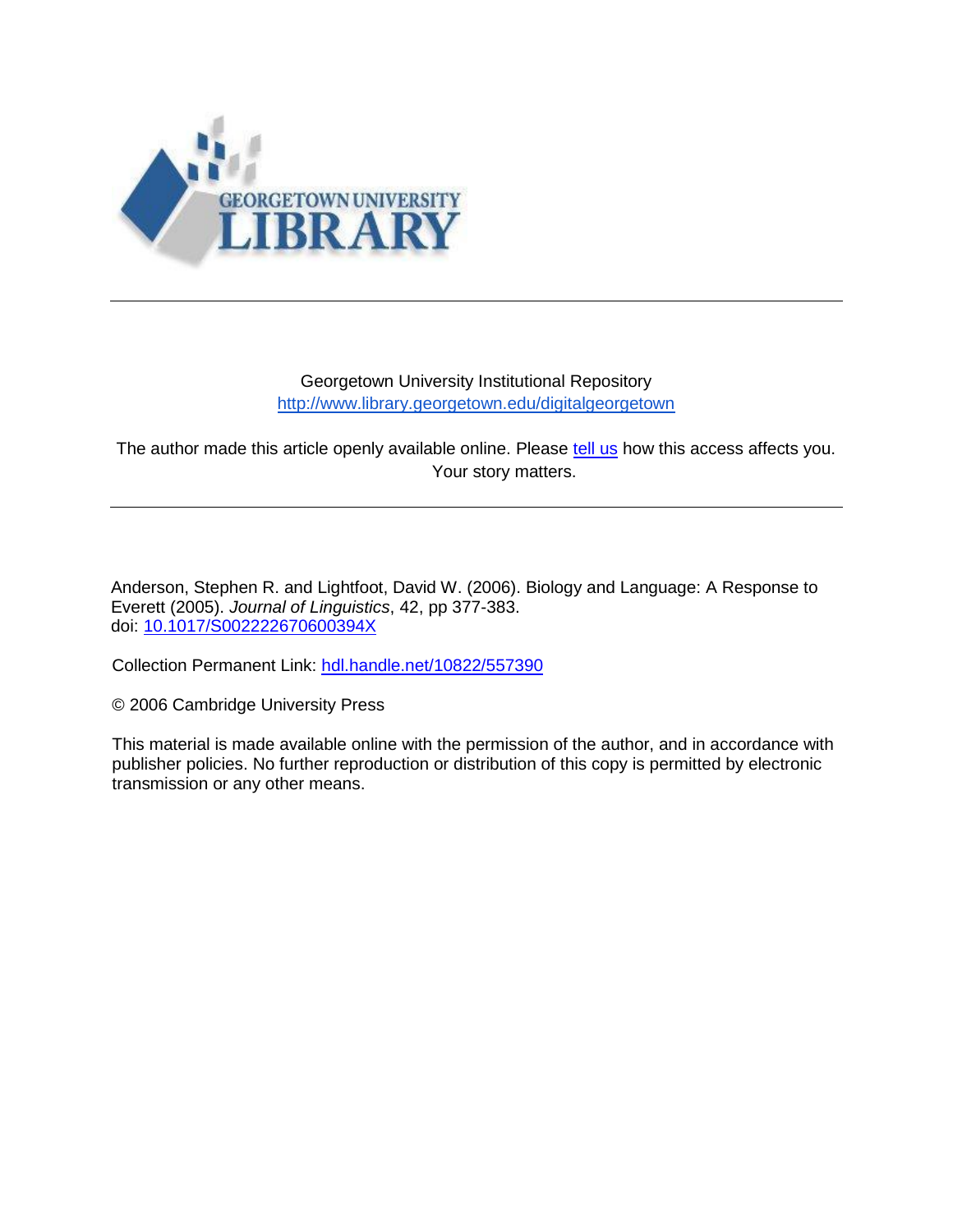## Biology and Language: A response to Everett (2005)

Stephen R. Anderson Yale University David W. Lightfoot National Science Foundation

In a recent review article in this journal, Everett (2005) finds our book Anderson & Lightfoot 2002 (as well as Givon 2002) seriously lacking and unpersuasive in the case it attempts to make for the importance of an understanding of the human language faculty as an aspect of our species' biology. Negative reviews are of course a feature of academic life, but Everett's piece exhibits enough misconceptions and misrepresentations, both of our work and of the nature of biology, to warrant a response.

We note that while Everett backhandedly compliments us for a number of carefully argued analyses, he simultaneously asserts (without discussion) that these are artificially restricted and do not bear the weight of our conclusions. A striking feature of his review is that he discusses and criticizes the analyses and views of others, rather than those presented in the book under review.

His summary of our book deals with each chapter in a summary of a few lines (p. 160) — his chapter-by-chapter summary of Givón's book is much more detailed — and does not engage most of what we had to say. For instance, he laments the fact our book contains "no biological discussion of any depth," although our chapter 10, entitled 'The organic basis of language,' attempts a survey of the literature bearing on the relation of the language faculty to specific tissue and its observable properties, intended for the use of our target audience of scientifically literate non-linguists. It is true that (like Givón, and Everett) neither of us "has any serious credentials in neurophysiology," but while we make no claim to originality in this chapter, we do feel it makes serious contact with the existing literature of the field. Everett devotes two lines to that chapter.

### **1 The Nature of the Language Organ**

Our book is subtitled 'Linguistics as cognitive physiology,' and one of our major goals (p.ix-x) was to ask for a broader view of physiology than one that is limited to anatomy and the products of current imaging technology. Our argument was that we could usefully think about the functions of the brain that clearly stem from its biology. And that, in turn, would entail conducting our linguistic descriptions and analyses in particular ways, for example, defining and tackling poverty-of-stimulus problems head-on.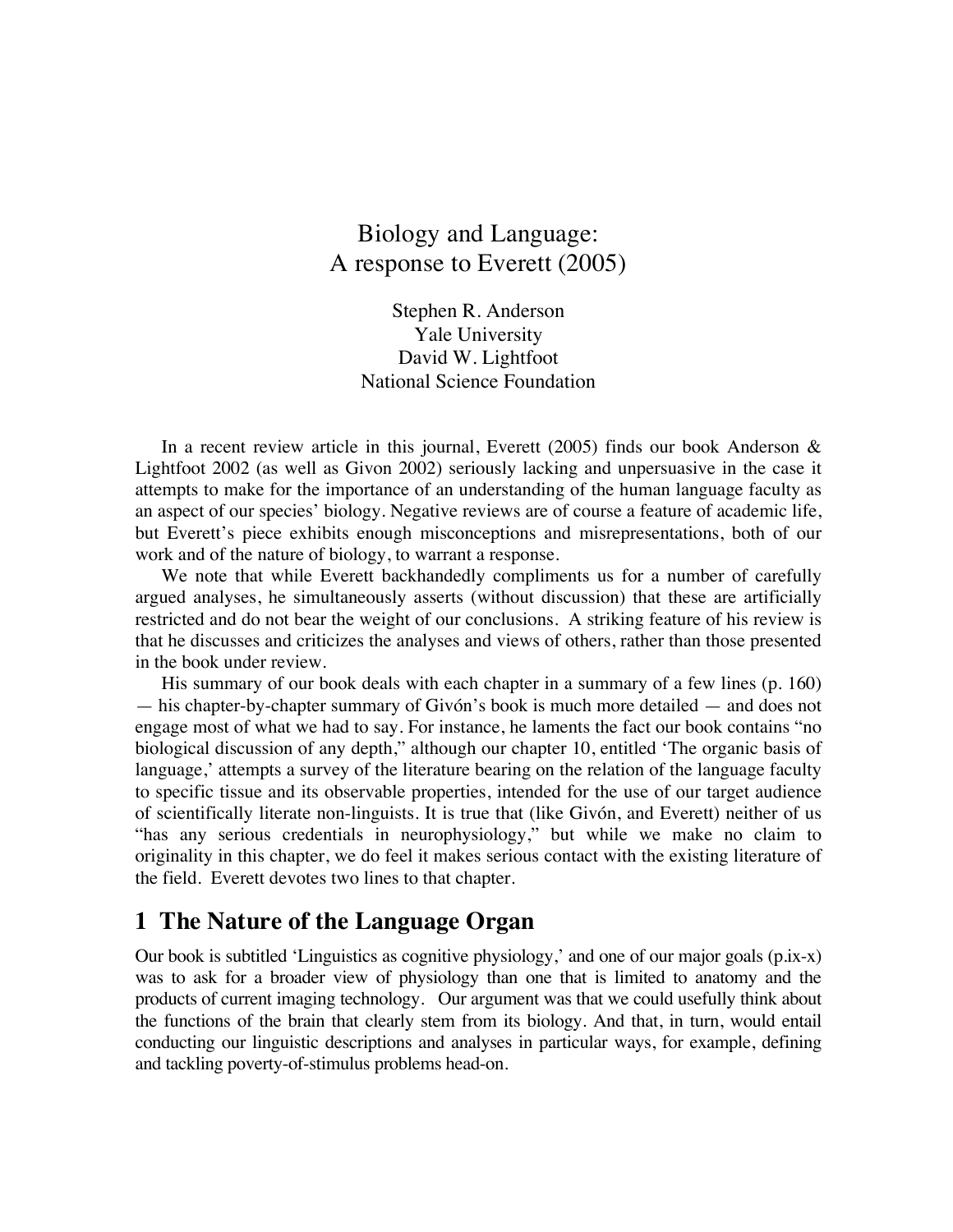Everett begins his substantive discussion of our book by asking what we mean by a language "organ." Unfortunately, he immediately demonstrates his lack of understanding of our project by treating this as a matter of *anatomy*, the structure of biological tissue, while we take pains from the outset, as just noted, to make it clear that we are dealing with the study of the *function* of tissue, or *physiology.* The human nervous system may or may not contain tissue specifically and exclusively dedicated to the faculty of language (we argue, in fact, that this is at most marginally true), but that does not in itself bear on the question of whether there is a distinguishable set of functions of brain tissue that serves this purpose. It is true that the usual sense of the word 'physiology' has excluded by fiat "the phenomena of mental life," but we argue that this restriction is arbitrary and unwarranted, and that furthermore it reflects misconceptions based on long-outdated notions of mindbody distinctions.

He suggests that the book confounds a number of possibly unrelated notions concerning the 'language organ,' which we invoke (incorrectly) as if they were interchangeable. One of these can be disposed of immediately as a misinterpretation. Everett notes (p. 161) that we sometimes speak of e.g. a "focus on language organs" (plural), and speculates as to whether we intend to treat various subcomponents of the language faculty as the responsibility of distinct "organs." We may well have been responsible for this confusion, since we did not explicitly explain our usage here. But the use of the plural in such expressions is in no way intended to imply a plurality of language organs of the sort Everett imagines. Rather, we meant simply that every individual speaker, by virtue of being human and having knowledge of a language, has a 'language organ' that realizes and subserves that knowledge. These may in fact differ among individuals in small but subtle ways, without the differences necessarily being obvious or a significant obstacle to communication. The study of language across a speech community thus involves the study of the language organs of its constituent speakers.

He then proceeds to analyze our claim that a person's knowledge of language is what we mean by her language organ. He points out that in this formulation, we do not distinguish between the knowledge eventually attributable to a fluent speaker and the biologically determined conditions that make it possible for that knowledge to be attained: the "initial state" of the learner, including the modes of inference that will be brought to bear on observed linguistic data in the course of arriving at a complete grammar. This is a useful and rather traditional distinction, and one worth pointing out, of course. In fact, we emphasize this distinction at several points, particularly in chapters 2, 3, 8 and 9, where we distinguish between the initial state, which we call UG or the linguistic genotype, and the mature state, which we call a grammar or the linguistic phenotype, and chapter 9, entitled '"Growing" a language,' focuses on how children develop from the initial state to a mature state. The remainder of Everett's discussion of the concept of a 'language organ' is directed (like several other passages in the article) at remarks of Chomsky's with which he disagrees, and whose relevance to anything we actually say is unclear.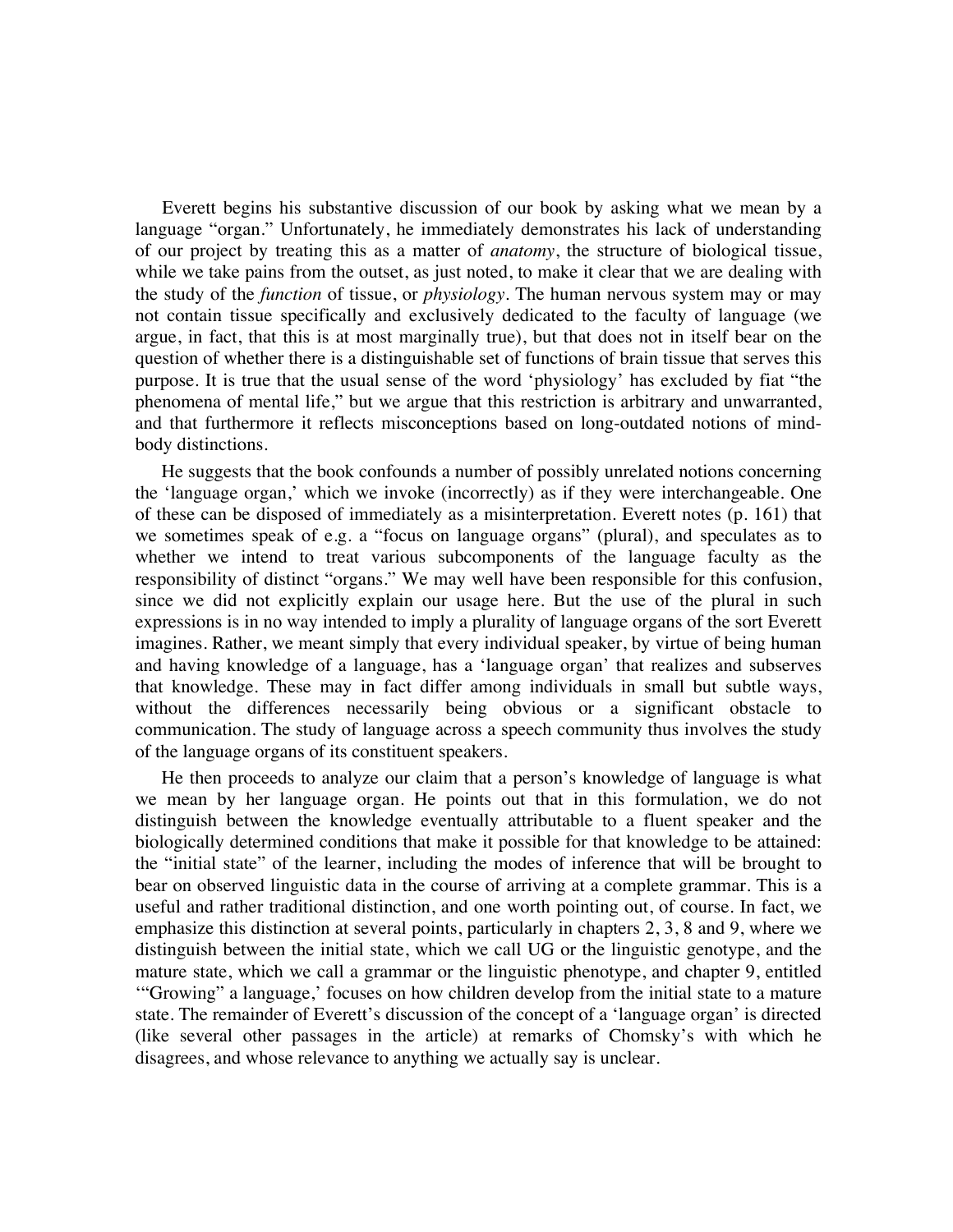### **2 The Poverty of the Stimulus**

A central feature of claims that language must involve an innate capacity deriving from the biology of our species has long been arguments deriving from the fact that languagelearners come to know things that they could not have derived from mere induction on the data available to them during the course of acquisition, arguments from "the poverty of the stimulus" (see for example Lightfoot 1999). In chapter 2 of our book, we offer two arguments of this sort, from the development of the use of contracted auxiliary forms in English and from the use of pronouns to refer to individuals represented by other expressions within the same syntactic domain. Chapter 3 is an extended discussion of the way poverty-of-stimulus logic shapes syntactic analysis. Other analyses presented in later chapters also serve to establish the same basic point.

Mysteriously, Everett chooses (pp. 162ff.) not to engage our analyses here, but rather to discuss a completely different example of such an argument, that involving the formation of yes-no questions by inversion of the principal auxiliary verb of the main clause. While this may be, as he says, "an old standby paradigm of Chomsky's," it is not something we dealt with or offered as evidence in our book, so it is not clear why he should discuss it. Discussion of this argument by, e.g., Pullum & Scholz 2002, has at least called into question the extent to which evidence for the correct analysis of inversion here is not present in the data available to the child (though one might legitimately take issue with the extent to which a study of the *Wall Street Journal* corpus bears directly on the nature of those data). Everett argues that a consideration of information available to children from intonation and phrasing in speech shows that the relevant data are in fact available to the language learner, and criticizes Chomsky and us for failing to take intonational phenomena into account.

Obviously, any particular instance of an argument from "the poverty of the stimulus" is an empirical one, and as such subject to disconfirmation. But all such arguments are not indissolubly linked. Even if the standard account of yes-no question formation ultimately fails to provide support of the intended kind for an innate language capacity in the child, a criticism of our book ought to be based on a refutation of one or more of the analyses presented there, such as the account we offer of why contracted auxiliaries are used correctly in the apparent absence of at least some relevant evidence (an account extended and placed in a larger context, including prosodic factors, in Anderson 2005). Everett insinuates that intonational phenomena might have some bearing on the analysis, but gives no details or counter-analysis. We see no reason, therefore, to believe that his remarks bear on the general probative value of arguments from the poverty of the stimulus, and continue to maintain that these furnish important evidence in favor of an innate language faculty.

### **3 Language and Evolution**

Puzzlingly, Everett seems both to take us to task for ignoring the role of studies of evolution in understanding the nature of language (pp. 171f.) and also to attribute to us (p.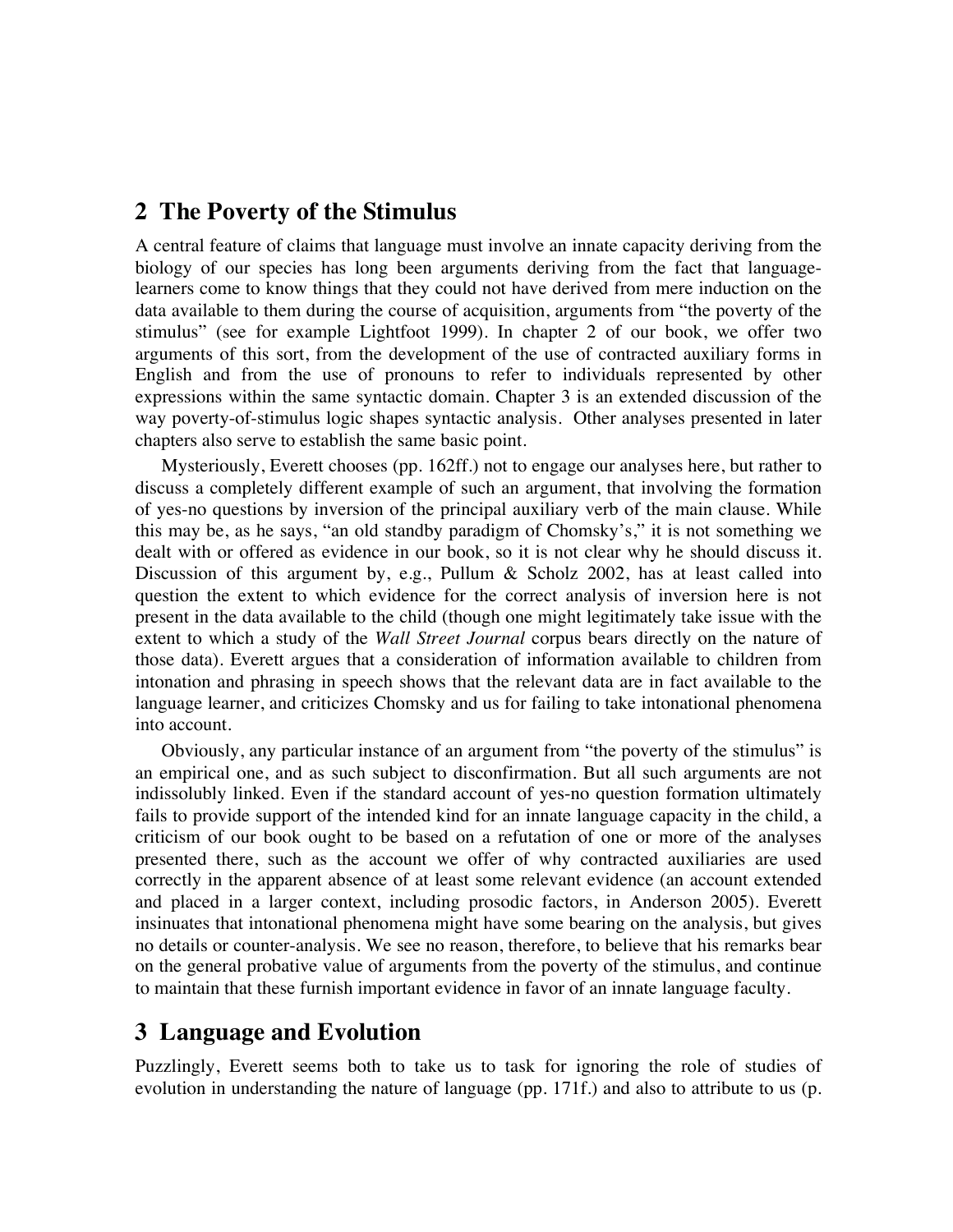159) a specific view of how language evolved, apparently by association with the views of Chomsky on this subject.

In fact, however, we took no position at all in the book under review on the nature of the evolution of language, and did not discuss the matter. This was not because we were unacquainted with the relevant literature; in fact, we have both written about these issues in some detail (Lightfoot 1999, chapter 9; Anderson, in press). Rather, we feel that, at least in the present state of understanding of these matters, results from that field cannot teach us things about the nature of the language faculty. Since language is notoriously a phenomenon that leaves no traces in the fossil record for us to examine, accounts of its evolution largely have the character of "Just-So" stories of how this *might* have occurred. Some of these are more plausible than others, but none have the status of established scientific result that would serve to constrain our picture of the Language Organ. We may hope that evolutionary study may someday achieve a status that would alter this, but to date it does not seem to have done so. For the present, evolutionary concerns play no useful role in the kind of introductory treatment of language organs that we offered, in our view.

If Everett actually wishes to take issue with Chomsky's position, we invite him first to understand it (by consulting, for example, Hauser, Chomsky & Fitch 2002, Fitch, Hauser & Chomsky 2005) and then to join the queue of those wishing to disagree with it (including Pinker & Jackendoff 2005 and many others). The Creationist image of both Chomsky's and our views that he attempts to invoke (p. 159) might have a place in evolutionary discussion, though it has nothing to do with our claim (and Chomsky's) that the language faculty is an aspect of our biology which is unique to our species. Asserting that language as we find it in *Homo sapiens* is a species-specific capacity has no more "Catastrophist" a character (in Everett's sensationalist formulation) than the claim that echolocation is a species-specific capacity of bats.

### **4 Linguistics and Biology**

Everett asserts that our characterization of much contemporary linguistics as a "biological" science is misconceived, apparently because it does not focus on the analysis of the properties of specific tissue. His support for this comes largely from references to the entertainingly caustic comments of Postal  $(2004)$  — not himself a noted biologist directed at remarks of Chomsky's about the biological significance of the study of language; as well as from critical commentary in Pulvermüller 2002 addressed to some studies of apparent neurophysiological correlates of syntactic constructs. The view of "Biology" thereby endorsed by Everett seems to us to be excessively restrictive, limiting biological studies to the sort of thing typified by high school classes devoted to the cutting up of frogs. Similarly, the view that if linguistics were as we claim, syntactic trees should be visible in CAT scans, asserted in Everett 2001, seems to reflect more on the adequacy of current brain imaging techniques than it does on the nature of language.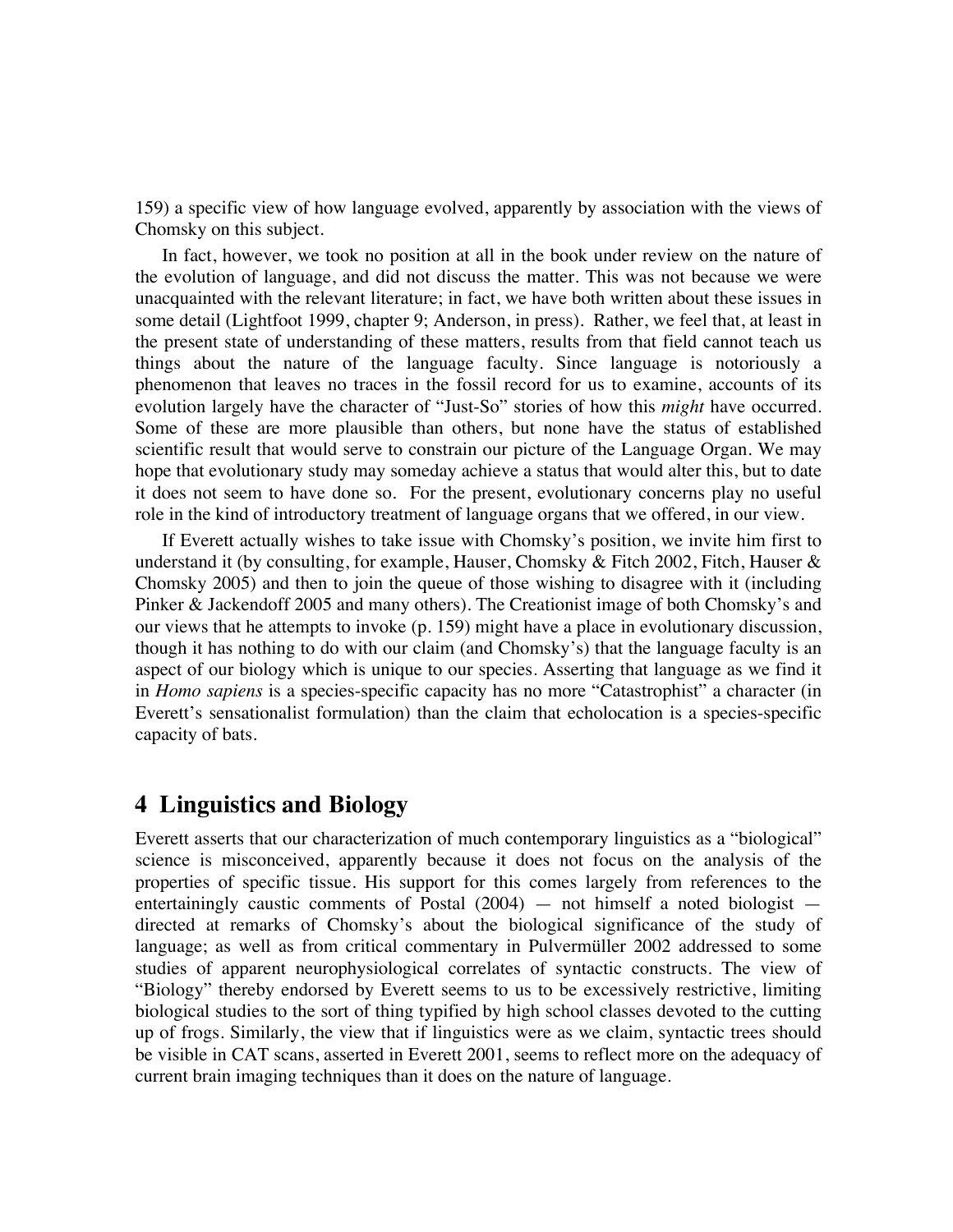Investigators have sought for a very long time to understand how the functions of an organism follow from its species-specific biology, and that work was part of the "grand synthesis" of biology at the beginning of the twentieth century. Indeed, that was the importance of Gregor Mendel's work on varieties of pea-plants, and modern linguists whose work we describe often see themselves as doing a kind of Mendelian genetics, teasing out properties that seem not to be learnable from the environment and which must be provided internally in some fashion, doing so by constructing poverty-of-stimulus problems in ways analogous to the Mendel's methods (Lightfoot 1999).

More recently, biologists have taken it as part of their task to understand the ways in which the structure of an organism's cognitive capacities are characteristic of its species and thus determined by its species-specific biology. For example, one of us satisfied the general education requirement in biology at the University of Chicago with a course in "The Biology of Behavior," a course whose content included (*mutatis mutandis*) many of the same research questions and specific animal models that figure currently in the course he currently offers on "Communication and Language Abilities in Animals" at Yale. The notion that scholars such as Lorenz, Tinbergen, von Frisch and others were not biologists because they spent insufficient time at the dissecting table or because their proposals cannot be confirmed by current brain imaging studies seems laughable … and clearly not the view of the Nobel Prize committee that honored them with the prize they shared in 1973.

Indeed, much of the content of our book was developed in courses at The Johns Hopkins University  $-$  no naïf with respect to the nature of biology  $-$  where the Department of Cognitive Science originated within the Division of Biological Sciences. The initial impetus for the book was furnished by an article (Anderson & Lightfoot 1999) explicitly requested by the editor of *The Annual Review of Physiology*. While that article may not have resulted in the conversion of many professional physiologists into linguists, reactions to it (as reported to us by the editor and confirmed by the number of reprint requests) do not suggest that many of them felt its appearance in that journal was inappropriate.

The study of the structure of species-specific cognitive organization clearly forms a part of biology regardless of whether that organization can be attributed to uniquely dedicated tissue. Its study in non-human animals has been largely limited to the analysis of externally realized behavior, not because that behavior was in and of itself the object of inquiry, but rather because the behavior resulting from cognitive processes is effectively the only evidence available in non-humans for their nature. The restriction of attention in such studies to behavior was, of course, characteristic of the "Behaviorist" school, but ever since the appearance of Chomsky 1959, researchers have shifted their ultimate focus from overt behavior  $-$  the analog of "E-language"  $-$  to the underlying cognitive structures  $-$  a broad set including "I-language" as an instance. Most have seen this as a significant conceptual advance, and one that did not take "behavioral biology" out of the larger realm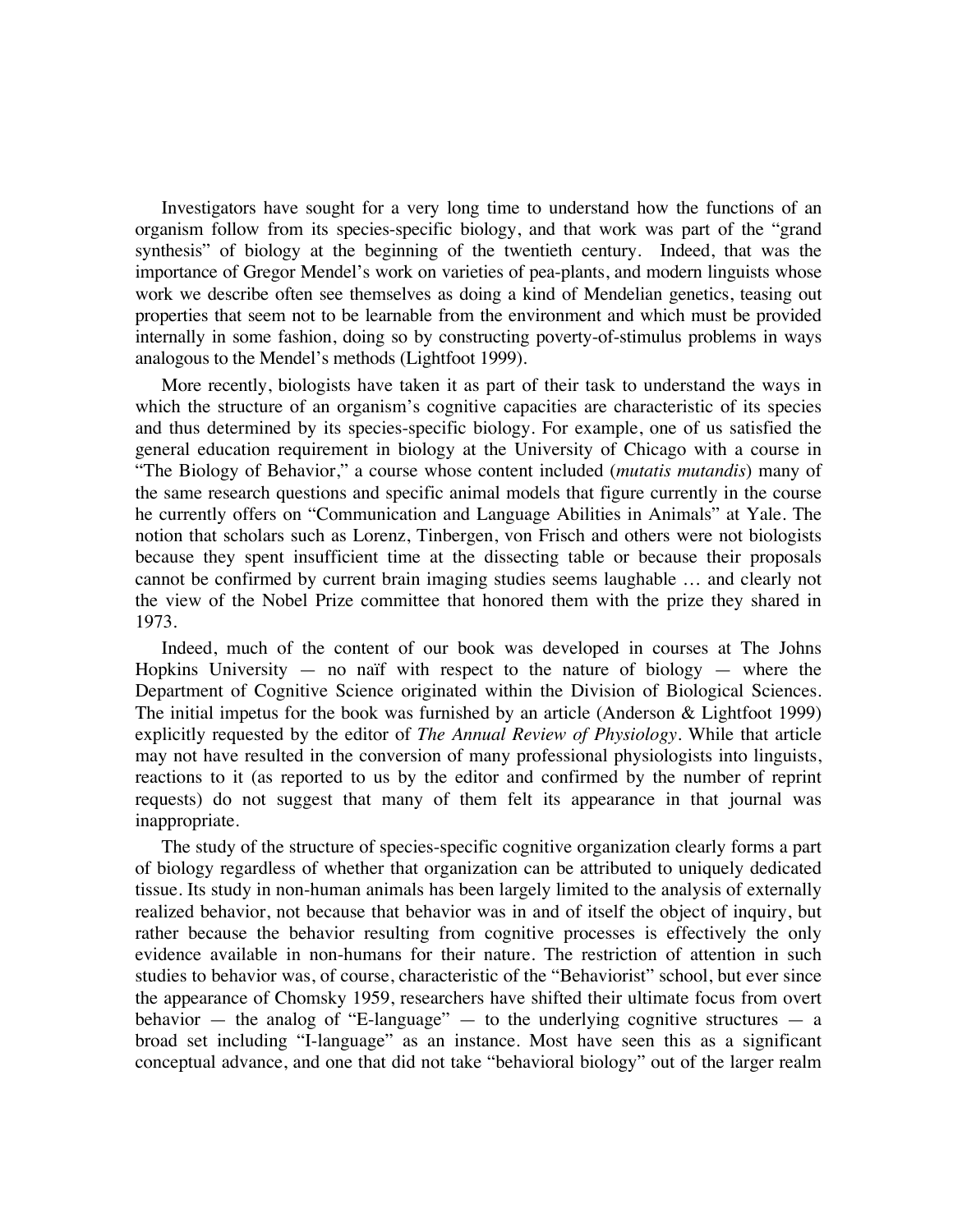of biology. Everett's (and Postal's) position would effectively undo this progress, for reasons that seem to us nothing but matters of terminological preconception.

In conclusion, we do not feel that Everett's observations, to the extent they are actually based on analyses or positions to be found in our book, compromise the biological program set out there for the study of language or the productivity of the proposal that the human language faculty can be usefully regarded as an organ — in the functional, physiological sense and not the anatomical. The point of our book was to explain this perspective to our colleagues in other fields, and we continue to hope that they may enlarge their understanding of the object of inquiry in linguistics by reading it.

#### **References**

- Anderson, Stephen R. 2005. *Aspects of the theory of clitics*. Oxford: Oxford University Press.
- Anderson, Stephen R. In Press. Review of Christansen & Kirby 2003. *Language*.
- Anderson, Stephen R. & David W. Lightfoot. 1999. The human language faculty as an organ. *Annual Review of Physiology* **62**. 697–722.
- Anderson, Stephen R. & David W. Lightfoot. 2002. *The language organ: Linguistics as cognitive physiology*. Cambridge: Cambridge University press.
- Chomsky, Noam. 1959. Review of B. F. Skinner, *Verbal Behavior*. *Language* **35**. 547–578.
- Christansen, Morton H. & Simon Kirby, eds. 2003. *Language evolution*. Oxford: Oxford University Press.
- Everett, Daniel L. 2001. Discussion: On nonobjects of linguistic study. *Linguist List*, volume 12, number 1816.
- Everett, Daniel L. 2005. Biology and language: a consideration of alternatives. *Journal of Linguistics* **41**. 157–175.
- Fitch, W. Tecumseh, Marc D. Hauser & Noam Chomsky. 2005. The evolution of the language faculty: Clarifications and implications. *Cognition*. in press.
- Givón, Talmy. 2002. *Biolinguistics: The Santa Barbara lectures*. Amsterdam: John Benjamins.
- Hauser, Marc D., Noam Chomsky & W. Tecumseh Fitch. 2002. The faculty of language: What is it, who has it, and how did it evolve? *Science* **298**. 1569–1579.
- Lightfoot, David W. 1999. *The development of language: Acquisition, change and evolution*. Oxford: Blackwell.
- Pinker, Steven & Ray Jackendoff. 2005. The faculty of language: What's special about it? *Cognition*. in press.
- Postal, Paul. 2004. *Skeptical linguistic essays*. Oxford: Oxford University Press.
- Pullum, Geoffrey K. & Barbara C. Scholz. 2002. Empirical assessment of stimulus poverty arguments. *The Linguistic Review* **19**. 9–50.